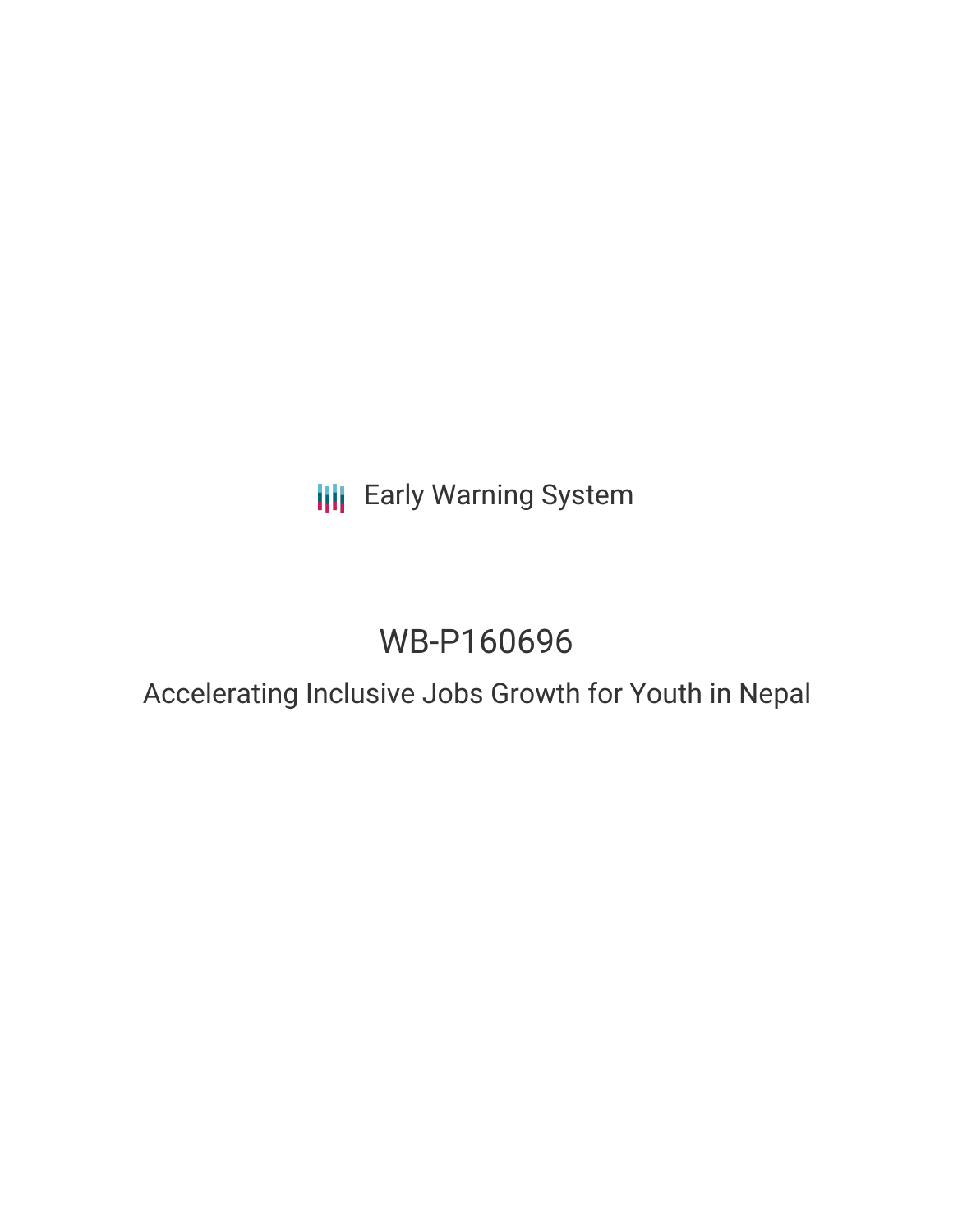

### **Quick Facts**

| <b>Countries</b>               | Nepal              |
|--------------------------------|--------------------|
| <b>Financial Institutions</b>  | World Bank (WB)    |
| <b>Status</b>                  | Proposed           |
| <b>Bank Risk Rating</b>        | B                  |
| <b>Borrower</b>                | Goverment of Nepal |
| <b>Sectors</b>                 | Law and Government |
| <b>Investment Type(s)</b>      | Grant              |
| <b>Investment Amount (USD)</b> | \$150.00 million   |
| <b>Project Cost (USD)</b>      | \$150.00 million   |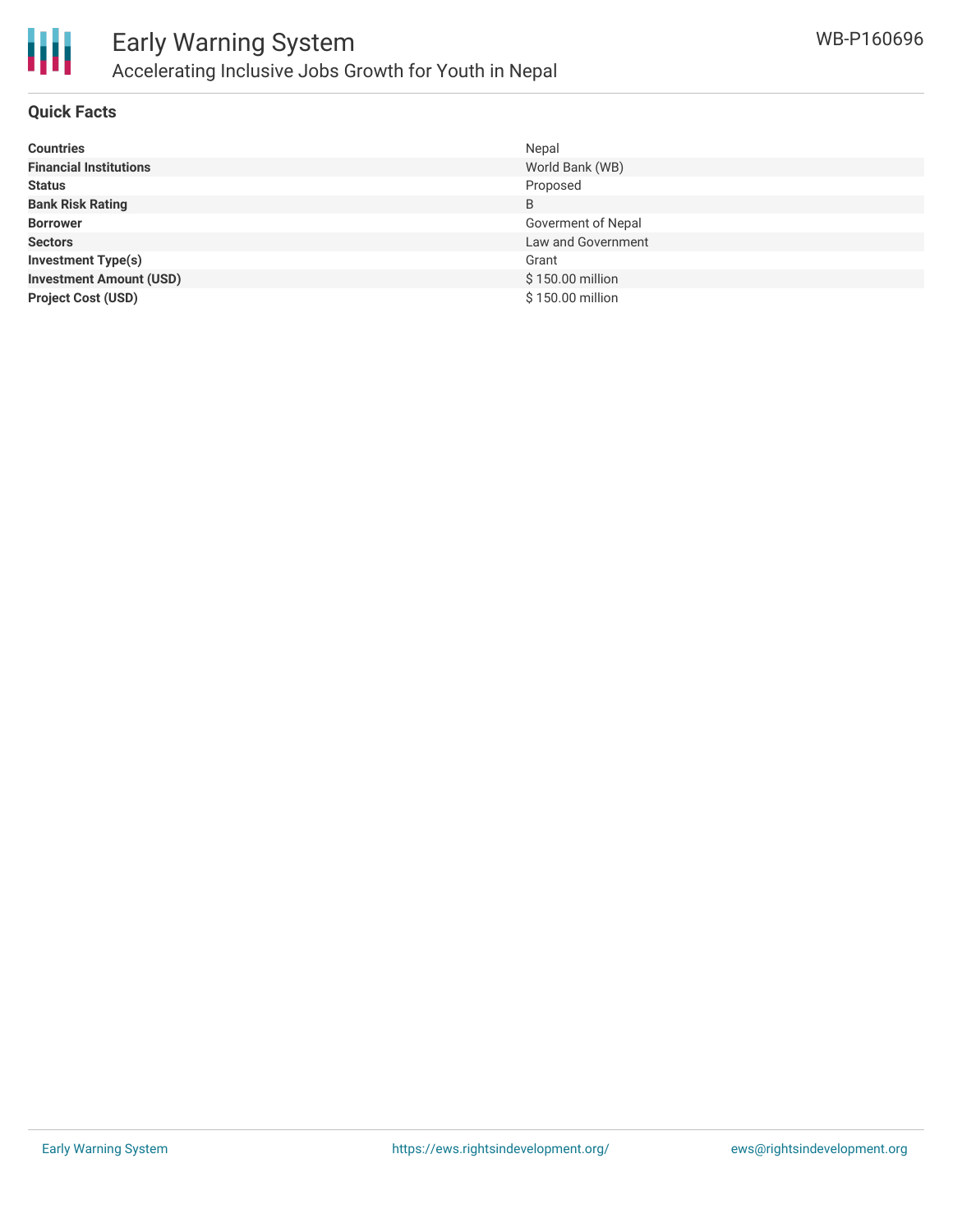

### **Project Description**

According to the bank website, "to create quality jobs and enhance labor market outcomes for youth.

Key Results

(1) Number of youth (disaggregated by gender) provided with employment services through the project.

(2) Number and percent of youth (disaggregated by gender) supported by the project who take up a training, fellowship, or employment opportunity within six months of registration

(3) Number of (direct and indirect) sustainable jobs created by firms supported by the project."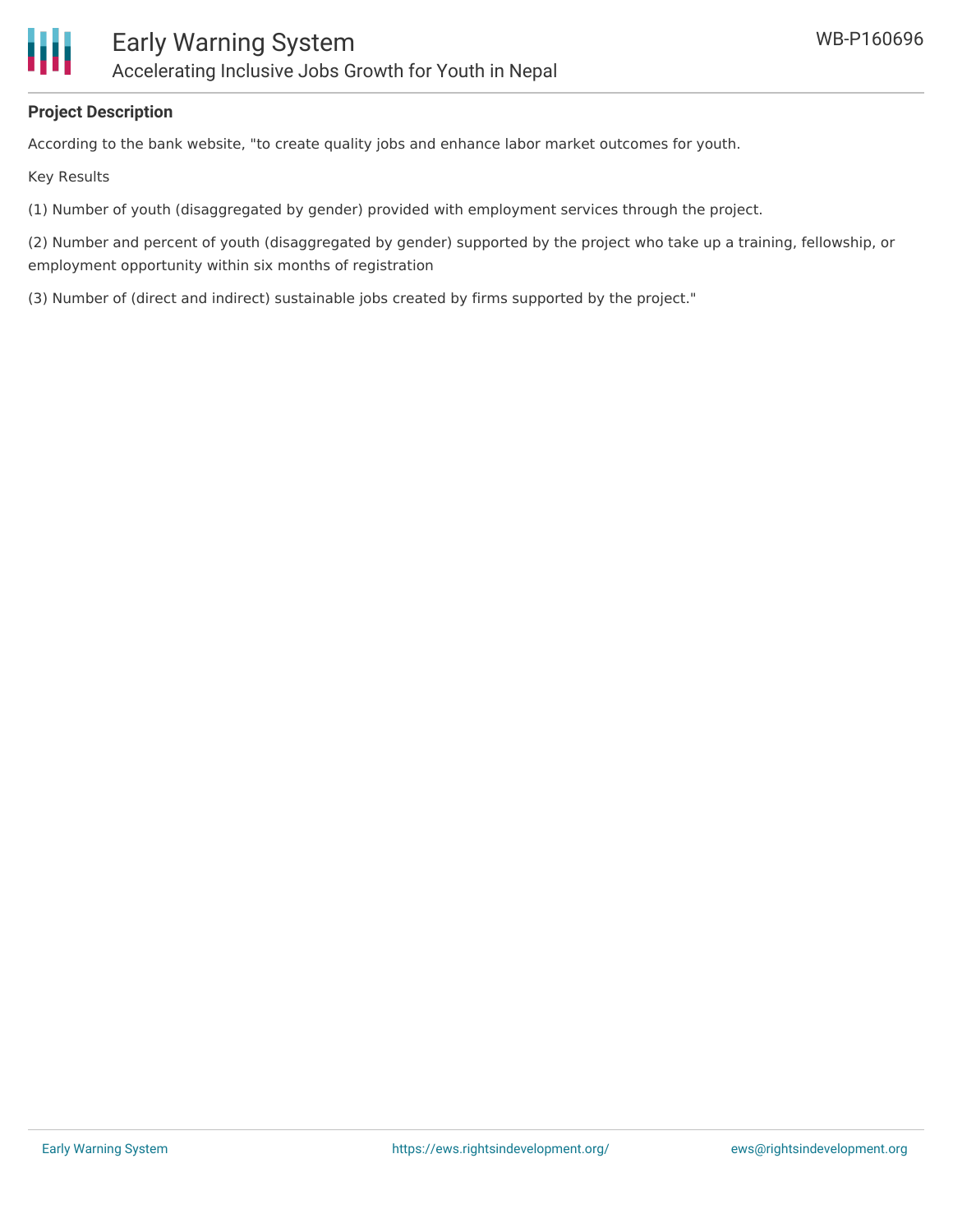

## **Investment Description**

World Bank (WB)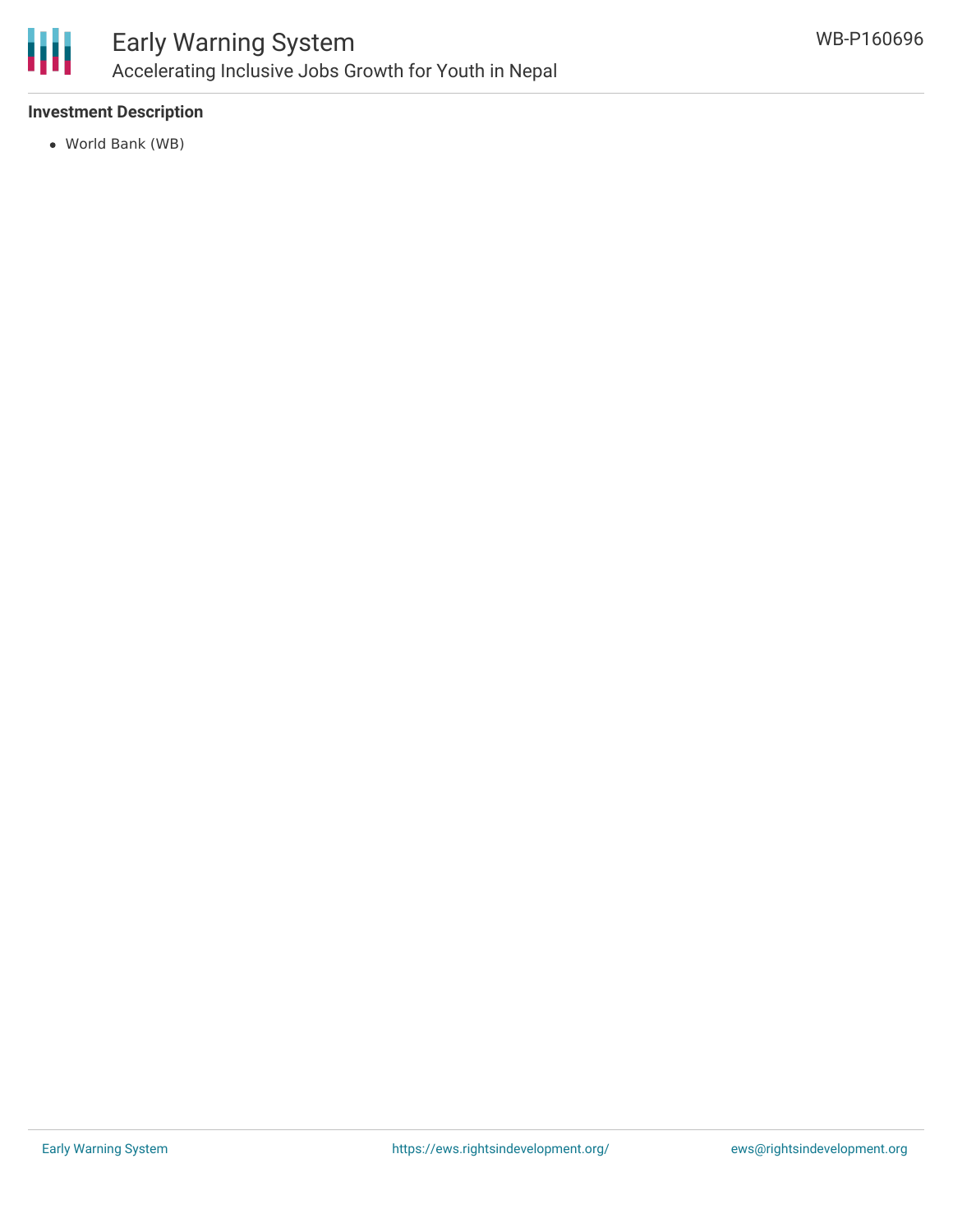

### **Contact Information**

### **World Bank**

Jasmine Rajbhandary, David Ian Walker Sr Social Protection Specialist

#### **Borrower/Client/Recipient**

Ministry of Finance Shree Krishna Nepal Chief, International Economic Cooperation Coordination Divis [sknepal40@mof.gov.np](mailto:sknepal40@mof.gov.np)

#### **Implementing Agencies**

Ministry of Labor, Employment and Social Security Mahesh Prasad Dahal **Secretary** maheshdahal19@gmail.com **ACCOUNTABILITY MECHANISM OF WORLD BANK**

The World Bank Inspection Panel is the independent complaint mechanism and fact-finding body for people who believe they are likely to be, or have been, adversely affected by a World Bank-financed project. If you submit a complaint to the Inspection Panel, they may investigate to assess whether the World Bank is following its own policies and procedures for preventing harm to people or the environment. You can contact the Inspection Panel or submit a complaint by emailing ipanel@worldbank.org. You can learn more about the Inspection Panel and how to file a complaint at: http://ewebapps.worldbank.org/apps/ip/Pages/Home.aspx.